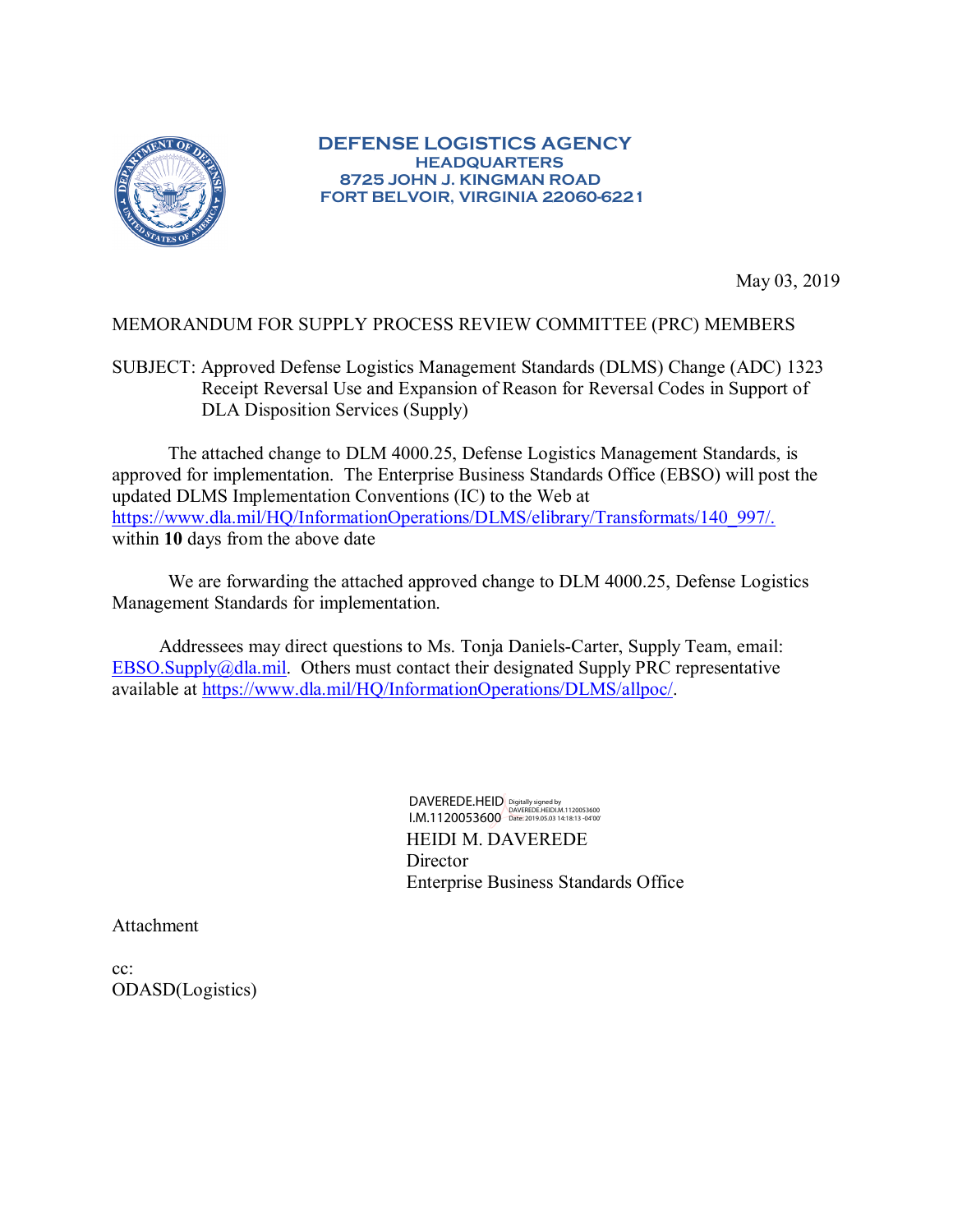# **Attachment to ADC 1323 Receipt Reversal Use and Expansion of Reason for Reversal Codes in Support of DLA Disposition Services**

### **1. ORIGINATING SERVICE/AGENCY AND POC INFORMATION:**

**a. Technical POC:** Tonja Daniels-Carter, Enterprise Business Standards Office (EBSO), [Tonja.Daniels-Carter@dla.mil,](mailto:Tonja.Daniels-Carter@dla.mil) 269-961-5227

**b. Functional POC:** Christopher Floyd, DLA Disposition Services, [Christopher.Floyd@dla.mil](mailto:Christopher.Floyd@dla.mil) 269-961-7055

### **2. FUNCTIONAL AREA LOGISTICS AND TRANSACTION CHANGES:**

### **a. Primary/Secondary Functional Area:** Receiving DLA Disposition Services

**b. Primary/Secondary Functional Process:** Supply/Inventory

### **c. Logistics and Transaction Changes (Check All That Apply):**

| ☑            | Category                     | ☑            | Category           | ☑            | Category                |
|--------------|------------------------------|--------------|--------------------|--------------|-------------------------|
| $\mathbf{x}$ | <b>Billing</b>               | $\mathbf{x}$ | Physical Inventory |              | Contract Admin          |
| $\mathbf X$  | Discrepancies / Deficiencies | $\mathbf{X}$ | <b>MILSTRAP</b>    |              | DoDAAD                  |
|              | Serialization                | $\mathbf x$  | <b>MILSTRIP</b>    |              | <b>MAPAD</b>            |
|              | Small Arms/Light Weapons     |              | <b>MRA</b>         |              | <b>LMARS</b>            |
|              | pRFID                        | $\mathbf{x}$ | Disposition        | $\mathbf{x}$ | <b>DLM</b> Publications |
|              | <b>GFP</b>                   |              | <b>DOD BRAC</b>    |              |                         |

#### **3. REFERENCES:**

**a.** [Defense Logistics Manual \(DLM\) 4000.25,](https://www.dla.mil/HQ/InformationOperations/DLMS/eLibrary/Manuals/publications/dlm/dlm_pubs/) Defense Logistics Management Standards (DLMS), Volume 2, Chapter 7 Inventory Adjustments; Chapter 13, Materiel Receipt; Chapter 16, Disposition Services; and Chapter 17, Supply Discrepancy Reporting

**b.** [Defense Logistics Manual DLM](https://www.dla.mil/HQ/InformationOperations/DLMS/eLibrary/Manuals/publications/dlm/dlm_pubs/) 4000.25, Volume 2 Appendix 7.32 Reason for Reversal Codes

**c.** [Defense Logistics Manual DLM 4000.25,](https://www.dla.mil/HQ/InformationOperations/DLMS/eLibrary/Manuals/publications/dlm/dlm_pubs/) Volume 2 Appendix 7.28 Supply Discrepancy Report Relevant Data Elements

**d.** [Defense Logistics Manual DLM 4000.25,](https://www.dla.mil/HQ/InformationOperations/DLMS/eLibrary/Manuals/publications/dlm/dlm_pubs/) Volume 2, Chapter 7, Table C7.T1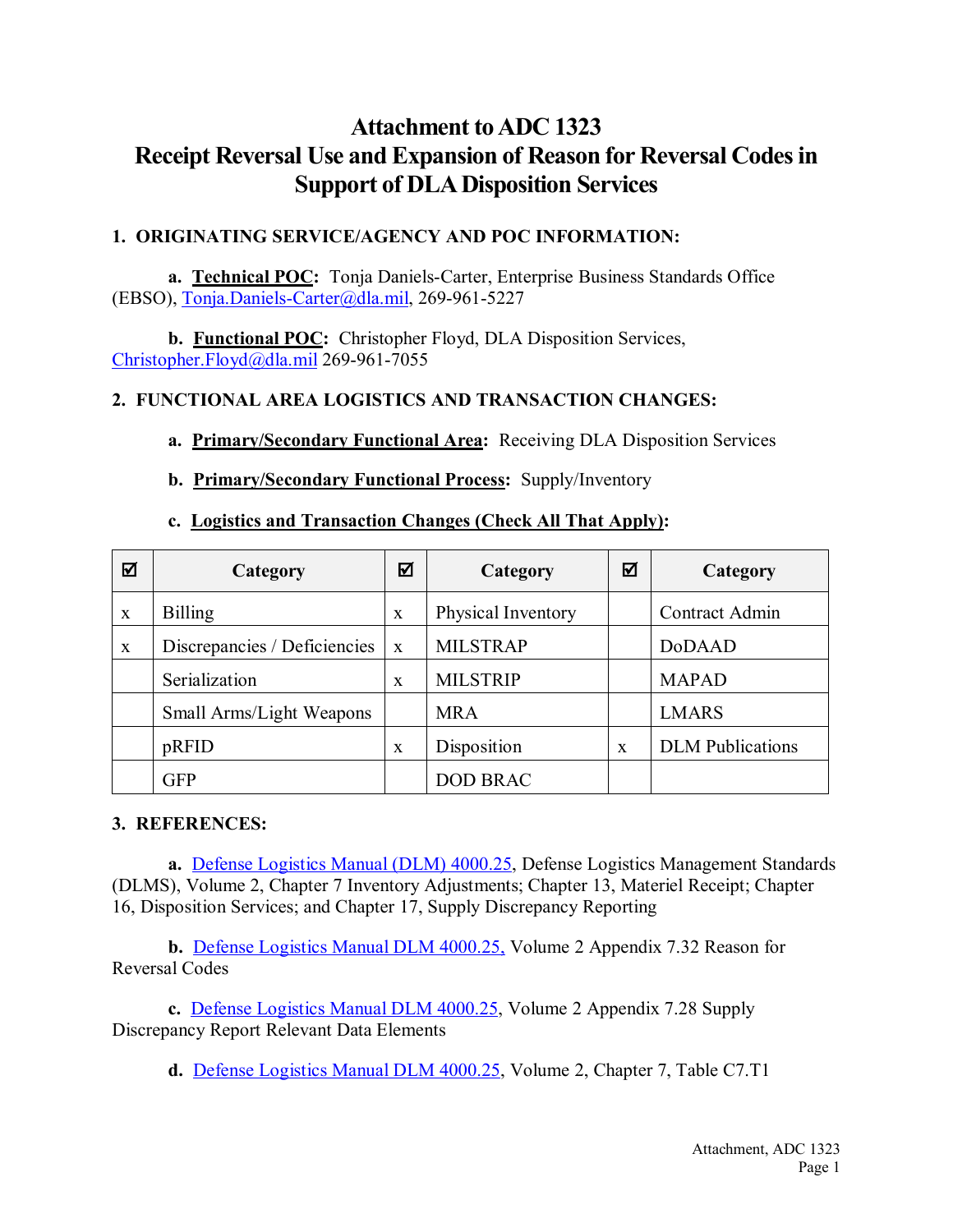**e.** [Approved DLMS Change \(ADC\) 459,](https://www.dla.mil/HQ/InformationOperations/DLMS/eLibrary/Changes/approved4/) DLMS Transactions, Discrepancy Codes, SDR Type/Disposition Services Type Codes and Associated Procedures to support SDRs under RBI.

### **4. APPROVED CHANGE(S)**

**a. Brief Overview of Change:** This change updates DLA Disposition Services and Component procedures to authorize use of the receipt reversals process in response to an incorrect receipt or in support of a supply discrepancy report (SDR) after receipt (Reference 3.c.). The authorized reason for reversal codes are identified in DLM 4000.25 Volume 2, Appendix 7.32 (Reference 3.d.). The reason for reversal codes will also provide an audit trail for the resolution of discrepant receipts when using reversal codes. DLA Disposition Services will follow standard SDR processes when the receipt reversal occurs after induction and STOW, also known as "SDR After Receipt".

**b.** This change will authorize DLA Disposition Services to follow standard inventory adjustments and all adjustment reason codes identified in DLM 4000.25 Volume 2, C7.T1. (Reference 3.b.). At the time of this change, DLA Disposition Services is restricted to use of the DLMS 947I (legacy DIC D8A and D9A) Physical Inventory Adjustment transaction (gain or loss disclosed as a result of physical count of stock, single adjustment).

### **c. Background:**

**(1)** DLA Disposition Services is requesting authorization to conduct receipt reversals allowing standardized processes to align with DLMS procedures and interoperability across multiple domains. At the present time, DLA Disposition Services is using the DLMS 947I (legacy DIC D9A) to correct receiving issues, which results in an inventory loss. The current process is posting erroneous losses due to systemic limitations presenting an auditability concern. Implementation of reason for reversal codes in receipt reversals will mitigate this incorrect use of physical inventory adjustments.

**(2)** DLA Disposition Services ownership for all field offices and inventory is identified as Routing Identifier Code (RIC) S9D. During the receipt process, there are circumstances where an item passes the receiving identification inspection, or kind, count, and condition (KCC), however; the item is later identified as an unauthorized item. The identification of unauthorized materiel may occur even after the materiel is in location. The current method DLA Disposition Services is using to remove inventory off record due to unauthorized receipt or from an SDR after receipt is accomplished by submitting a loss via DLMS 947I (legacy DIC D9A) transaction. In support of this change, DLA Disposition Services and field offices will implement a new reason for reversal code to identify receipt reversals due to an incorrect receipt or in support of a supply discrepancy report (SDR) after receipt during the receipt reversal process. Additionally, creating Reason for Reversal Code D, to identify SDRs after receipt, will allow Disposition Services to remove the disposal turn-in document number (DTID) from their accountable records without creating unnecessary inventory losses.

**(3)** This change documents procedures and authorizes DLA Disposition Services to use receipt reversal due to an erroneously processed receipt, using the appropriate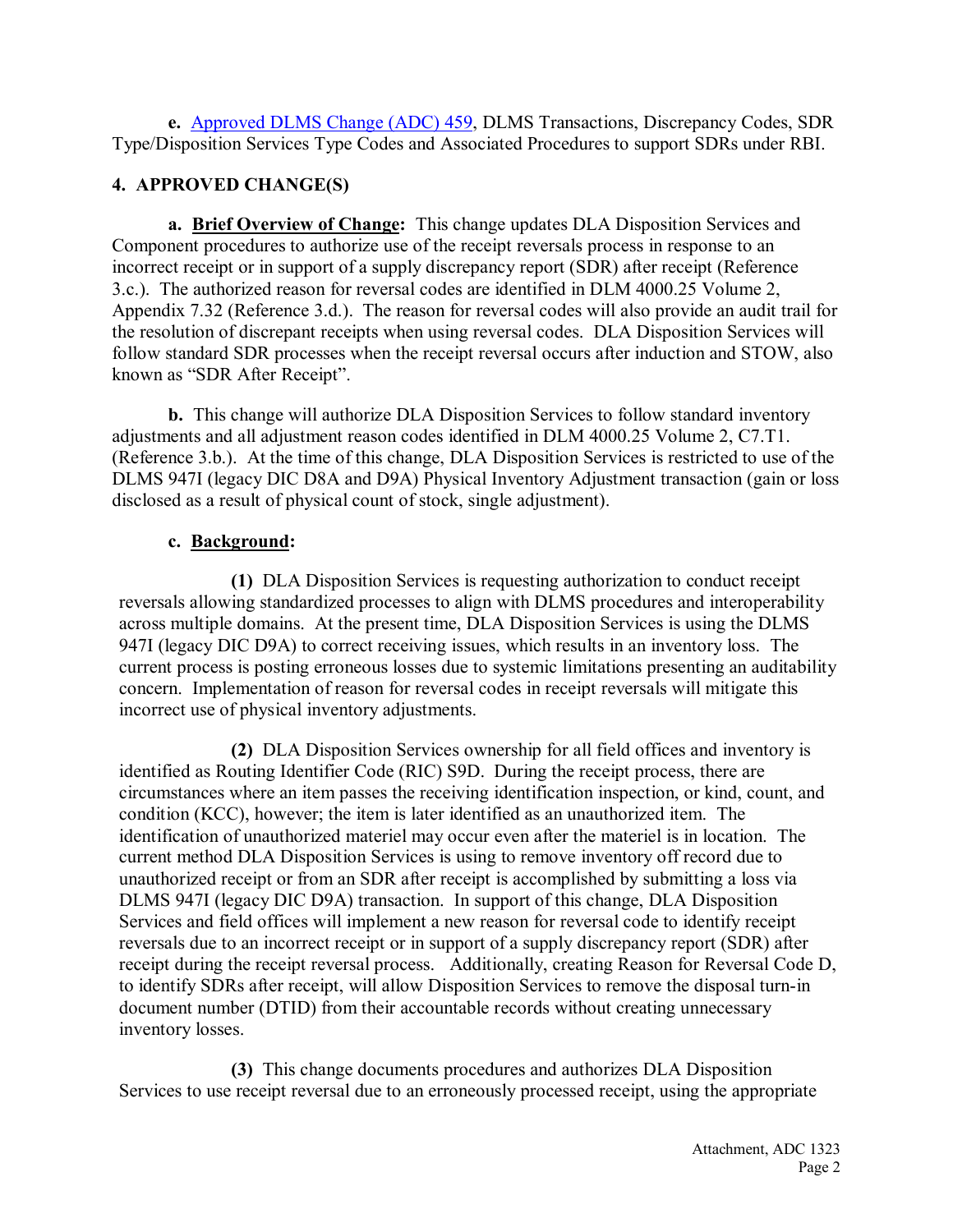reason for reversal codes, and will allow DLA Disposition Services to follow standard quantity or status adjustment reason codes for all legacy DICs supporting the DLMS 947I transactions. DLA Disposition coordinated this approach to comply with auditability standards and to follow existing procedures and processes.

### **d. Approved Change in Detail:**

**(1)** Authorize DLA Disposition Services Field Offices to use DLMS 947I/ Legacy DIC's D8B, D9B, D8C, D9C, DAC, D8D, D9D, DAD, D8E, D9E, D8F, D9F, D9G, D9H, D8J,D9J, D8K, D9K, D8S, D9S, DAS, D8Z, D9Z, D8A and D9A Inventory Adjustment transactions to record gain and losses as necessary. This change authorizes use of adjustment reason codes identified in DLM 4000.25 Volume 2, Table C7.T1, allowing standardized processing and provide Disposition Services the capability of posting transactions correctly. The systemic restrictions of using legacy D8A/D9A Inventory Adjustments currently precludes DLA Disposition Services from posting correct adjustments and adjustment reason codes.

**(2)** Implement the receipt reversal process for DLA Disposition Services Field Offices to remove unauthorized materiel via DLMS 527R Receipt with Reason for Reversal Codes T and D. The receipt reversal transactions will allow Disposition Services Field Offices to remove the DTID from the record for the entire quantity input during the receipt process without affecting their accountable records. In the event of erroneous input or correction during the receipt process, DLA Disposition Services will follow standard DLMS 947I Inventory Adjustments with appropriate status adjustment reason codes on the DLMS 947I or Legacy DICs.

**(3)** Prior to DLA Disposition Services Accountable Property Systems of Record (APSR) triggering the DLMS 527R Receipt Reversal with Reason for Reversal Code D, Disposition Services will be required to transmit an SDR via DLMS 842A/W transaction to the generating customer using Discrepancy Report Document Type Code D, Disposition Services SDR Type Code T (DLA Disposition Services receipts from generating turn-in), SDR Requested Action Code 3C (Receiving activity not authorized to accept property (pick-up by original owner required) (Disposition Services use only). For DLA Disposition Services, the SDR type code is also referred to as the Disposition Services Sub-Type Code.

**(4)** Once the originating generator picks the non-accepted property, DLA Disposition Services will update the original SDR (Disposition Services SDR Sub Type Code T) (DLA Disposition Services receipts from generating turn–in), with SDR Requested Action Code 3B (Discrepancy reported for corrective action and trend analysis. No reply required). DLA Disposition Services Field Site will also annotate in the remarks section of the SDR the date the materiel was picked up by the generator. Using the SDR Requested Action Code 3B will close out the original SDR created with Action Code 3C. Failure of DLA Disposition Services to send the SDR Action Codes in this order will result in SDRs that remain open, adversely impacting metrics and possibly resulting in an audit gap.

**(5)** After the SDR process, DLA Disposition Services will then trigger the DLMS 527R Receipt using Reason for Reversal Code D (SDR after receipt). This will allow the discrepant materiel to remain in location and on record at the Disposition Services Field Site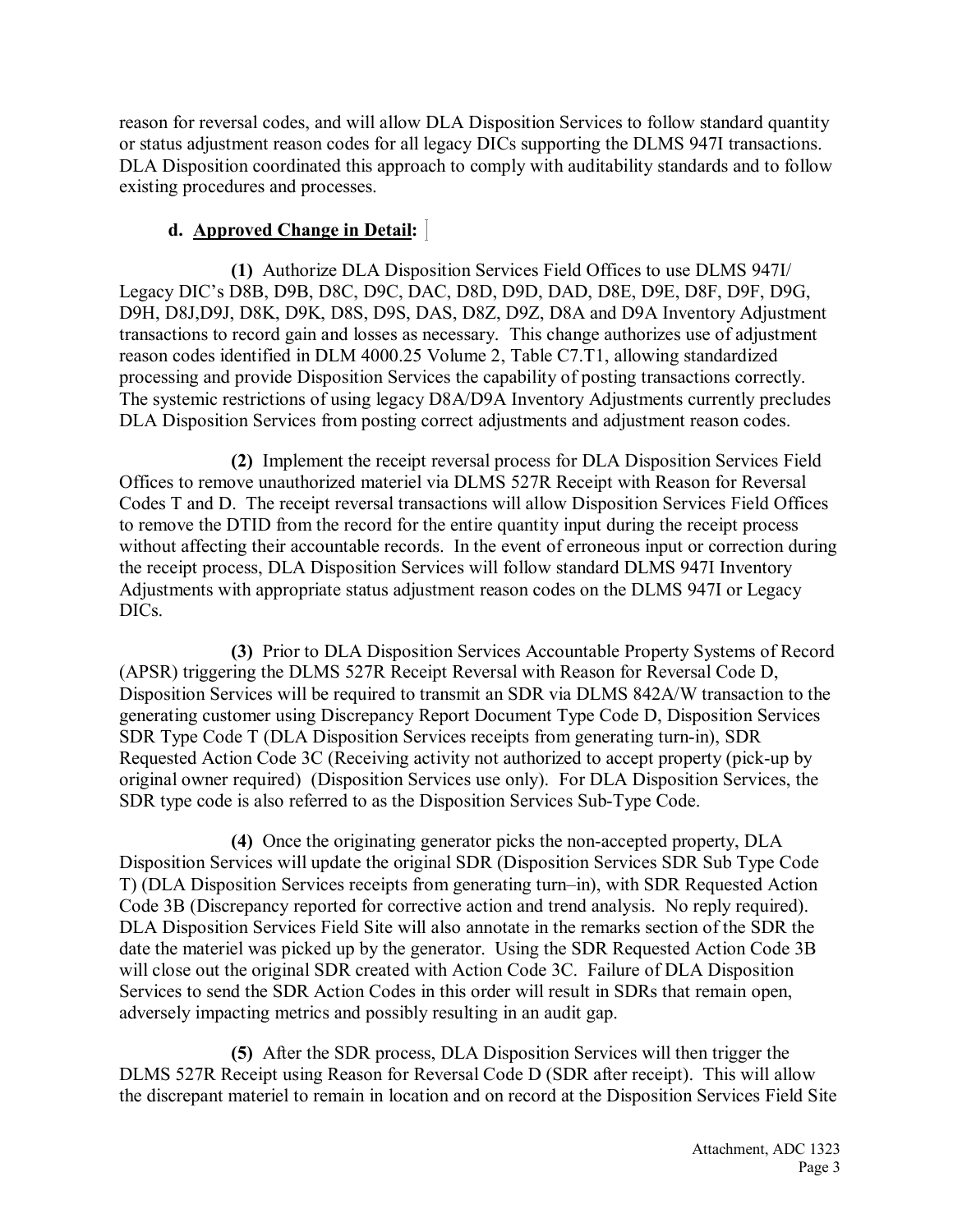until the discrepant materiel has been picked up by the originating generating customer and the SDR is closed out. The receipt reversal should be the last step to this process.

**(6)** Revise DLMS 4000.25 Volume 2, Chapter 16 procedures, update DLMS Volume 2, Appendix 7.32, and update Inventory Adjustments in support of DLA Disposition Services Field Offices. Establish a new Reason for Reversal Code D for SDR After Receipt and update procedures to allow DLA Disposition Services to utilize the receipt reversal process and reason for reversal codes. (Reason for reversal code addition and revisions are shown below in red bold italics.)

### **e. Revisions to DLM 4000.25 Manuals:**

**(1)** Add Code D to DLMS Volume 2, Appendix 7.32 as shown:

## **AP7.32 APPENDIX 7.32, REASON FOR REVERSAL CODE**

| <b>CODE</b> | <b>NAME/DEFINITION</b>                            | <b>APPLICABLE</b><br><b>TRANSACTION</b> | <b>EXPLANATION</b>                                                                             |
|-------------|---------------------------------------------------|-----------------------------------------|------------------------------------------------------------------------------------------------|
| D           | <b>Reversal of Receipt</b><br>- SDR After Receipt | <b>527R</b> Receipt/<br>$\bm{D4}$ /D6   | <b>Reversal of receipt reported due to</b><br>supply discrepancy report (SDR) after<br>receipt |

**(2)** Revise DLMS Volume 2, Chapter 16, (C16.7.4.2.4) to identify Inventory Adjustments other than the DLMS 947I, Type Transaction Code NU and Status Adjustment Reason Code BR and BS.

**(3)** Revise DLMS Volume 2, Chapter 16, (C16.7.7.4) to identify DLA Disposition Services using Receipt Reversals.

**(4)** Update DLM 4000.25, Volume 2, Chapter 16, (C16.8.1.) Outgoing SDR.

## **f. Approved Transaction Flow:**

**(1)** The DLMS 947I will flow from Disposition Services DSS to DAAS, which will be routed to EBS.

**(2)** The DLMS 527R Receipt Reversal will be evoked from the SDR after receipt process in DSS. Standard receipt/receipt reversal and SDR transaction flows apply.

**g. Alternatives:** There are no alternatives for this change.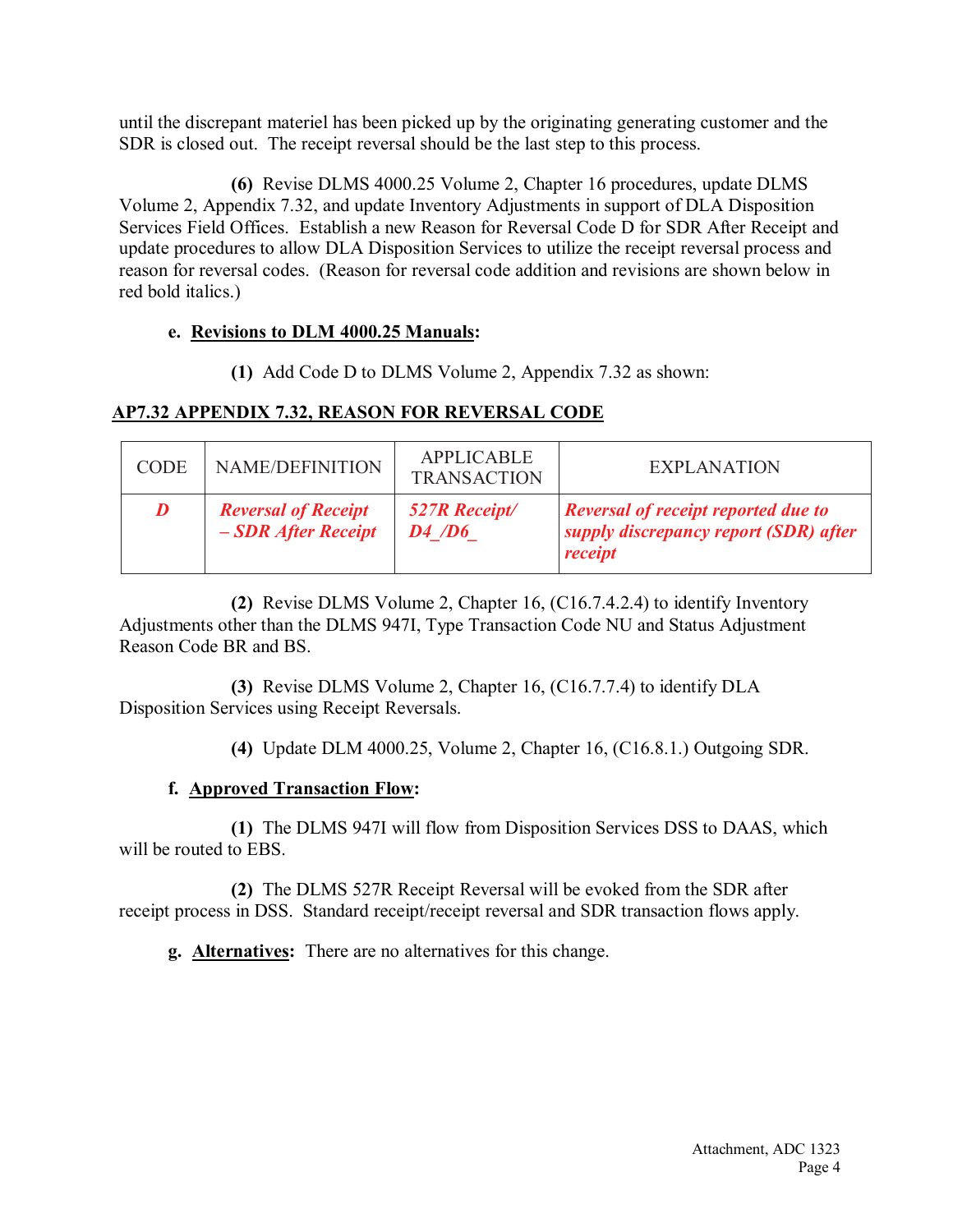#### **5. REASON FOR CHANGE:**

**a.** The current process of handling inventory adjustments for DLA Disposition Services does not capture accurate and standard adjustment reason codes required to support their business, misrepresenting reasons for the inventory action and does not provide the full capabilities identified under Adjustment Reason Codes in DLMS Volume 2, Table C7.T1.

**b.** Currently, DLA Disposition Services and their APSR is not processing receipt reversals, resulting in erroneous losses due to limitations of system capabilities. The use of the receipt reversal and reason for reversal codes by DLA Disposition Services and Field Offices will serve as supporting documentation and evidential matter to further justify the reversal. This process will also provide succinct metrics for ADRs after receipts.

#### **6. ADVANTAGES AND DISADVANTAGES:**

#### **a. Advantages:**

**(1)** Provides an efficient approach for supporting adjustment reason codes that DLA Disposition Services can apply consistently across all sites.

**(2)** Provides accurate transactional data in supporting more concise reporting and metrics for DLA Disposition Services Senior Management, DLA Disposition Services and Disposition Services Field Offices.

**(3)** Provides an audit trail for receipt reversals in correlation to SDR processes opposed to the DLMS 947I (Legacy D9\_).

**b. Disadvantages:** None identified.

#### **7. ASSUMPTIONS USED OR WILL BE USED IN THE CHANGE OR NEW DEVELOPMENT:**

**a.** Use of DLMS 947I inventory adjustments with appropriate Status Adjustment Reason Codes on the DLMS 947I identified in DLMS Volume 2, Table C7.T1. <http://www.dla.mil/Portals/104/Documents/DLMS/Manuals/DLM/V2/0107-v2c7.docx>

**b.** Use of receipt reversal and new reason for reversal codes to support DLA Disposition Services identified in DLMS Volume 2, Appendix 7.32. <http://www.dla.mil/Portals/104/Documents/DLMS/Manuals/DLM/V2/0207.00-v2a7.docx>

#### **8. ADDITIONAL COMMENTS TO CONSIDER:**

**a.** Implementing this change allows DLA Disposition Services to use DLMS 947I and Status Adjustment Codes identified in DLMS Volume 2, Table C7.T1. This will support audit concerns and provide accurate metrics within the logistical pipeline and reporting data.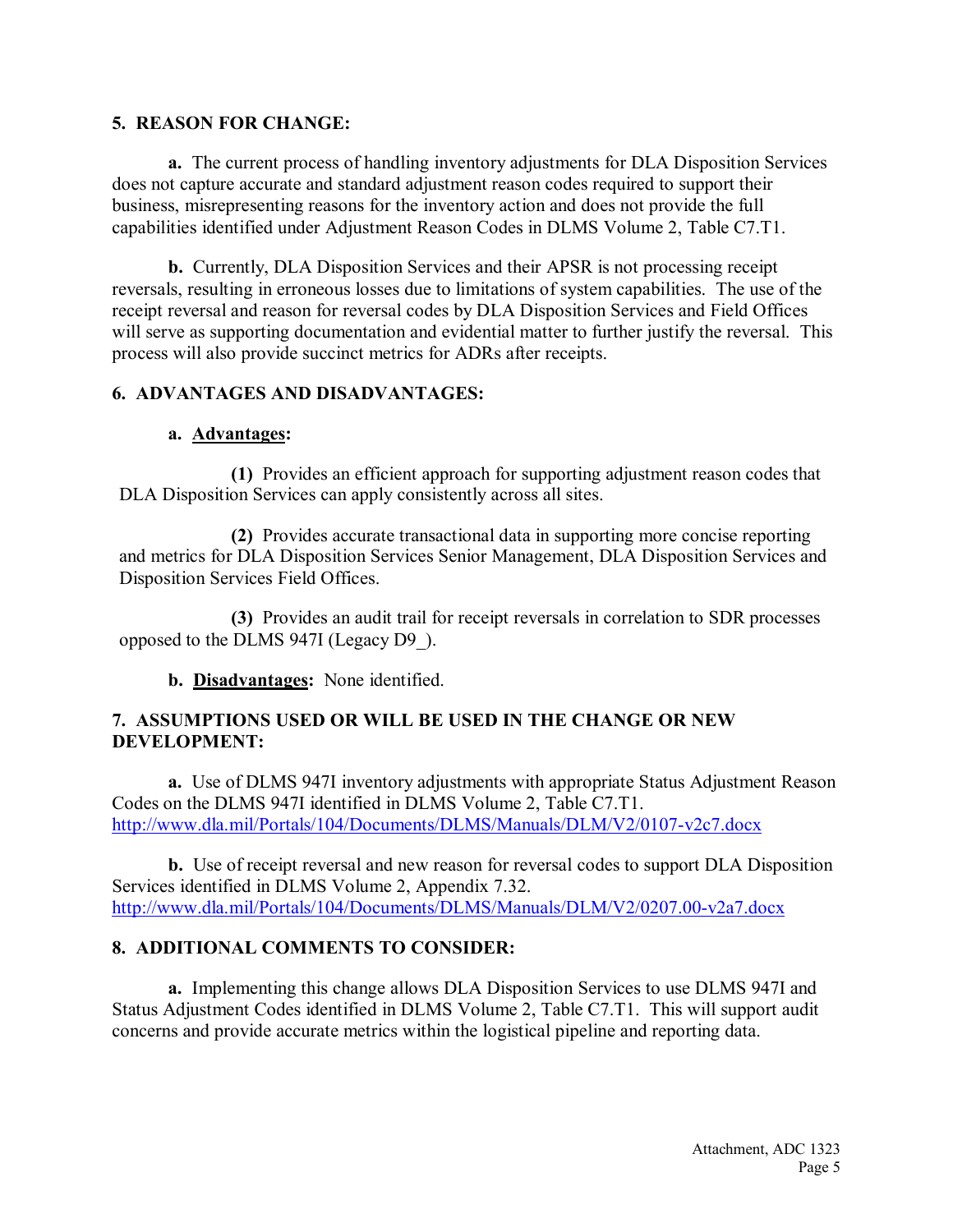**b.** Implementation of this change supports DLA Disposition Services and DLA Disposition Services Field Offices to accurately utilize receipt reversal transactions and reason for reversal codes identified in DLMS Volume 2 Appendix 7.32 Reason for Reversal Code.

## **9. ADDITIONAL FUNCTIONAL REQUIREMENTS:** None Identified

**10. ESTIMATED TIME LINE/IMPLEMENTATION TARGET:** Upon approval of ADC 1323, DLA Disposition Services DSS and EBS will start working this change. Approximate implementation date is April 2020.

## **11. ESTIMATED SAVINGS/COST AVOIDANCE ASSOCIATED WITH**

**IMPLEMENTATION OF THIS CHANGE:** This ADC is required to meet audit requirements: CAP P2S Q 2962 titled "Inappropriate Physical Inventory Adjustments in DSS". Calculation is comprised of 540 mandatory adjustments for FY17 with 467 of them being inappropriate adjustments. 467/540 = 86.5% of DLA Disposition Services inventory adjustments result due to system limitations for inventory adjustments. The cost savings results in an average of 18 hours per package at a rate of \$49.37 per hour -49.37\*18\*467 = \$415.004.22 in savings.

## **12. IMPACT:**

**a. New DLMS Data Elements:** Reason for Reversal Code D will be created to support receipt reversal from an SDR Process. This will be added to the DLMS 527R, RRC qualifier.

**b. Changes to DLMS Data Elements:** None Identified.

## **c. Automated Information Systems (AIS):**

**(1)** Implement reason for reversal codes on the DLMS 527R Receipt (1BR02/020 Transaction Type Code D4).

**(2)** Modify DSS to allow all Status Adjustment Reason Codes for the DLMS 947I transaction, Legacy D8\_/D9\_.

**(3)** Modify EBS to accept all Status Adjustment Reason Codes for the DLMS 947I transactions, Legacy D8\_/D9\_.

**(4)** Modify DSS and EBS to support receipt reversals for Disposition Services.

**d. Defense Automatic Addressing System (DAAS):** Update DAAS maps for Reason for Reversal Code D on the DLMS 527R.

## **e. Non-DLM 4000.25 Series Publications:**

**(1)** DOD Components may need to update internal Standard Operating Procedures (SOP) and other published inventory and receipt guidance.

**(2)** DoDM 4160.21, Volume 1, Section 12.b titled "Errors After Acceptance" will require updating to add 4000.25, Volume 2, Chapter 16, C16.7.4.1.2.4. as referenced.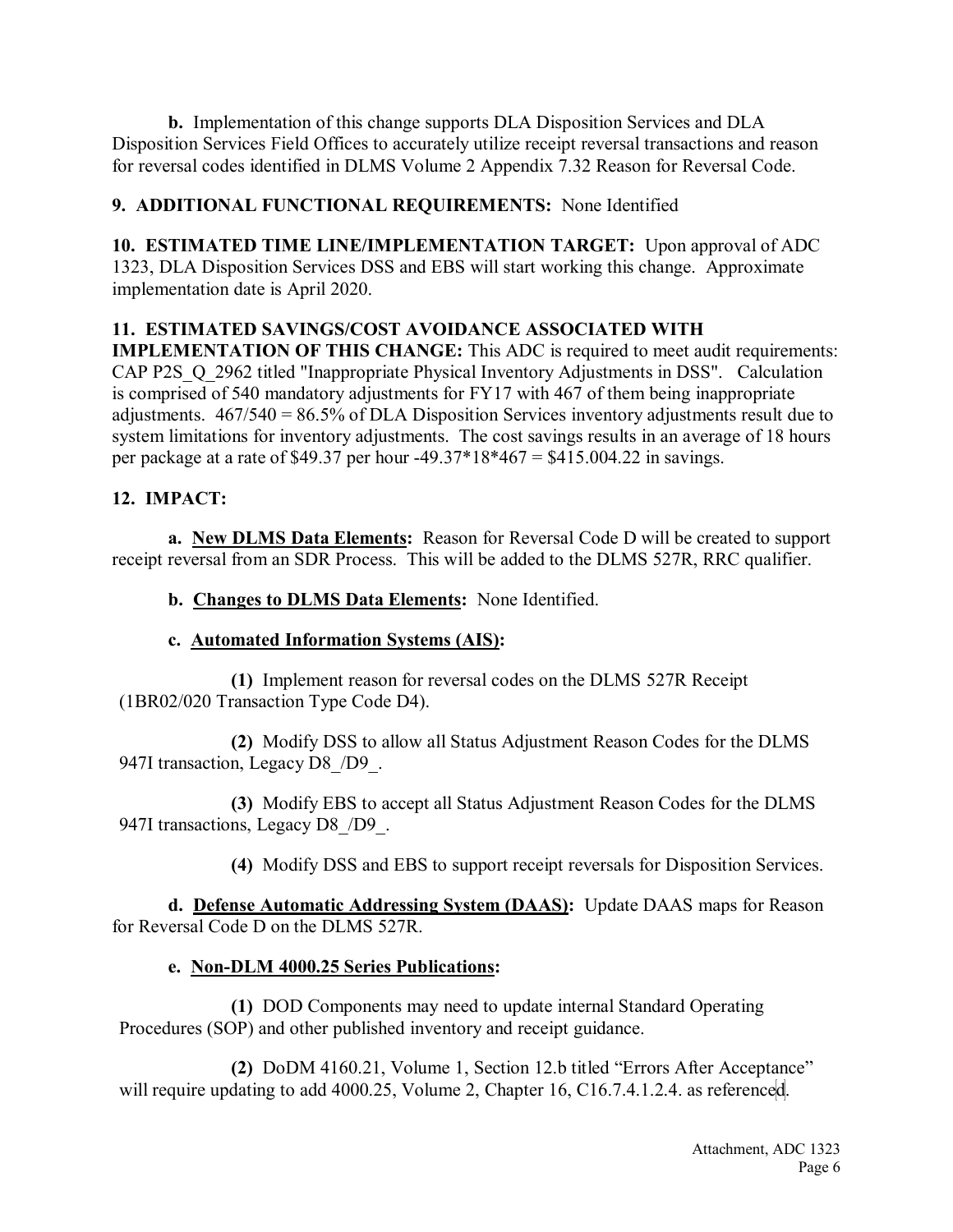## **13. Proposed DLMS Change (PDC) 1323 Staffing Response/Comment Resolution**

|                  | Originator        | <b>Response/Comment</b>                                                                                                                                                                                                                                                                                                                                                                                                                                                                                                                                                                                                                                                                                                                                                                                                                                                                                                                                                                                                                                                                                                                                                                                                                                                                                                                                                                                                                                                                                                                                                                                                                                                                                                                                                                                                                                                                                                                                                                                                                                                                                                                                                                                                                                                                                                                                                                                                                                                                                                                                                                                                                                                                                                                                                                                                                                                                                                                                                                                                                                                                                                                                                                                                                                                                                                                                                                                                                                         | <b>Disposition</b> |
|------------------|-------------------|-----------------------------------------------------------------------------------------------------------------------------------------------------------------------------------------------------------------------------------------------------------------------------------------------------------------------------------------------------------------------------------------------------------------------------------------------------------------------------------------------------------------------------------------------------------------------------------------------------------------------------------------------------------------------------------------------------------------------------------------------------------------------------------------------------------------------------------------------------------------------------------------------------------------------------------------------------------------------------------------------------------------------------------------------------------------------------------------------------------------------------------------------------------------------------------------------------------------------------------------------------------------------------------------------------------------------------------------------------------------------------------------------------------------------------------------------------------------------------------------------------------------------------------------------------------------------------------------------------------------------------------------------------------------------------------------------------------------------------------------------------------------------------------------------------------------------------------------------------------------------------------------------------------------------------------------------------------------------------------------------------------------------------------------------------------------------------------------------------------------------------------------------------------------------------------------------------------------------------------------------------------------------------------------------------------------------------------------------------------------------------------------------------------------------------------------------------------------------------------------------------------------------------------------------------------------------------------------------------------------------------------------------------------------------------------------------------------------------------------------------------------------------------------------------------------------------------------------------------------------------------------------------------------------------------------------------------------------------------------------------------------------------------------------------------------------------------------------------------------------------------------------------------------------------------------------------------------------------------------------------------------------------------------------------------------------------------------------------------------------------------------------------------------------------------------------------------------------|--------------------|
| 1.               | Army              | No Response Provided                                                                                                                                                                                                                                                                                                                                                                                                                                                                                                                                                                                                                                                                                                                                                                                                                                                                                                                                                                                                                                                                                                                                                                                                                                                                                                                                                                                                                                                                                                                                                                                                                                                                                                                                                                                                                                                                                                                                                                                                                                                                                                                                                                                                                                                                                                                                                                                                                                                                                                                                                                                                                                                                                                                                                                                                                                                                                                                                                                                                                                                                                                                                                                                                                                                                                                                                                                                                                                            | Noted.             |
| $\overline{2}$ . | Air Force         | Concur without Comment                                                                                                                                                                                                                                                                                                                                                                                                                                                                                                                                                                                                                                                                                                                                                                                                                                                                                                                                                                                                                                                                                                                                                                                                                                                                                                                                                                                                                                                                                                                                                                                                                                                                                                                                                                                                                                                                                                                                                                                                                                                                                                                                                                                                                                                                                                                                                                                                                                                                                                                                                                                                                                                                                                                                                                                                                                                                                                                                                                                                                                                                                                                                                                                                                                                                                                                                                                                                                                          | Noted.             |
| 3.               | Marine Corps      | Concur without Comment                                                                                                                                                                                                                                                                                                                                                                                                                                                                                                                                                                                                                                                                                                                                                                                                                                                                                                                                                                                                                                                                                                                                                                                                                                                                                                                                                                                                                                                                                                                                                                                                                                                                                                                                                                                                                                                                                                                                                                                                                                                                                                                                                                                                                                                                                                                                                                                                                                                                                                                                                                                                                                                                                                                                                                                                                                                                                                                                                                                                                                                                                                                                                                                                                                                                                                                                                                                                                                          | Noted.             |
| 4.               | <b>DLA</b>        | Concur with Comment:<br>I see a reference to RIC S9D on page 3. I'm under the impression the RIC is a legacy element.<br>From the perspective of the "new" EWM warehousing module, we may benefit from a<br>reference to the DoDAAC in lieu of the RIC or simply avoiding the owner RIC in the<br>documentation. I do see in 4.d.1. that there is an authorization for DLA Disposition Services<br>to now begin to use multiple types of DLMS 947I legacy DICs, which is fine except DSS will<br>not comply with most of them. Hopefully this would be hashed out in the requirements if at<br>some point in the future Disposition Services wished to generate these types of inventory<br>adjustments to the owner of the materiel. DSS will happily perform the following types of<br>DLMS 947I with adequate requirements for each scenario: D8A/D9A: Gain or loss caused by<br>physical count of stock (Reason AA)D8B/D9B: Gain or loss caused by accounting error not<br>subject to correction by reversing original transaction (Reason AB)D8C/D9C: Gain or loss<br>caused by condition transfer (Reason AC)D8D/D9D: Gain or loss caused by purpose change<br>(Reason AD) D8E/D9E: Gain or loss caused by logistical transfer of ownership (Reason<br>AK)D8F/D9F: Gain or loss caused by capitalization (Reason AL)D8J/D9J: Gain or loss from<br>a re-identification caused by initial misidentification (Reason AE)D8K/D9K: Gain or loss<br>from a catalog change – Unit of issue (Reason AN) or stock number (Reason AF)D8S/D9S:<br>Gain or loss resulting from an ownership transfer (users of conventional ammunition system)<br>(Reason AG)D8Z/D9Z: Gain or loss resulting for 'other' (Reason AH)<br>Red values are not something I believe that the business owner needs, we do not have a way<br>to do today, and we would need very adequate justification on each of these process's<br>expectations. I do not want Disp Services personnel and business owners to believe that the<br>presence of these values in the ADC verbiage means that they now have the ability to perform<br>all of these without adequate requirements being provided to the J6 development group for<br>that logic to be built into the system even for each of the values that are not red. I believe this<br>needs to be addressed before the ADC is published. Overall, I do agree that the extra reason<br>for reversal code is beneficial for the business in its transactional communications for this<br>subject until the point where the movement to standard processes is realistic for the Disp<br>Services EBS group. I do foresee issues when we move this into EWM, as the new system<br>will want a mixture of one or more standard elements within SAP to represent this new code<br>in the receipt transactions. Hopefully with EBSO and Disposition Services, we can glean from<br>one or more standard codes how to do this same TYPE of communication to map the new<br>receipt values to EBS IDoc in DAAS.<br><b>EBSO</b> Response:<br>At the present time, transactions are using the RIC. Upon rollout of EWM, if there are<br>additional changes that will be submitted using the DoDAAC in lieu of the RIC these<br>concerns will be addressed. The PDC for inventory adjustments is in support of DLA<br>Disposition Services RFC submitted in ECRT DOF-C18-0001 New Inventory Adjustment<br>Transactions. The POC is Christopher Floyd. | Noted.             |
| 5.               | <b>NAVSUP</b>     | Concur without Comment                                                                                                                                                                                                                                                                                                                                                                                                                                                                                                                                                                                                                                                                                                                                                                                                                                                                                                                                                                                                                                                                                                                                                                                                                                                                                                                                                                                                                                                                                                                                                                                                                                                                                                                                                                                                                                                                                                                                                                                                                                                                                                                                                                                                                                                                                                                                                                                                                                                                                                                                                                                                                                                                                                                                                                                                                                                                                                                                                                                                                                                                                                                                                                                                                                                                                                                                                                                                                                          | Noted.             |
| 6.               | <b>USTRANSCOM</b> | Concur without Comment                                                                                                                                                                                                                                                                                                                                                                                                                                                                                                                                                                                                                                                                                                                                                                                                                                                                                                                                                                                                                                                                                                                                                                                                                                                                                                                                                                                                                                                                                                                                                                                                                                                                                                                                                                                                                                                                                                                                                                                                                                                                                                                                                                                                                                                                                                                                                                                                                                                                                                                                                                                                                                                                                                                                                                                                                                                                                                                                                                                                                                                                                                                                                                                                                                                                                                                                                                                                                                          | Noted.             |
| 7.               | <b>DAAS</b>       | Concur without Comment                                                                                                                                                                                                                                                                                                                                                                                                                                                                                                                                                                                                                                                                                                                                                                                                                                                                                                                                                                                                                                                                                                                                                                                                                                                                                                                                                                                                                                                                                                                                                                                                                                                                                                                                                                                                                                                                                                                                                                                                                                                                                                                                                                                                                                                                                                                                                                                                                                                                                                                                                                                                                                                                                                                                                                                                                                                                                                                                                                                                                                                                                                                                                                                                                                                                                                                                                                                                                                          | Noted.             |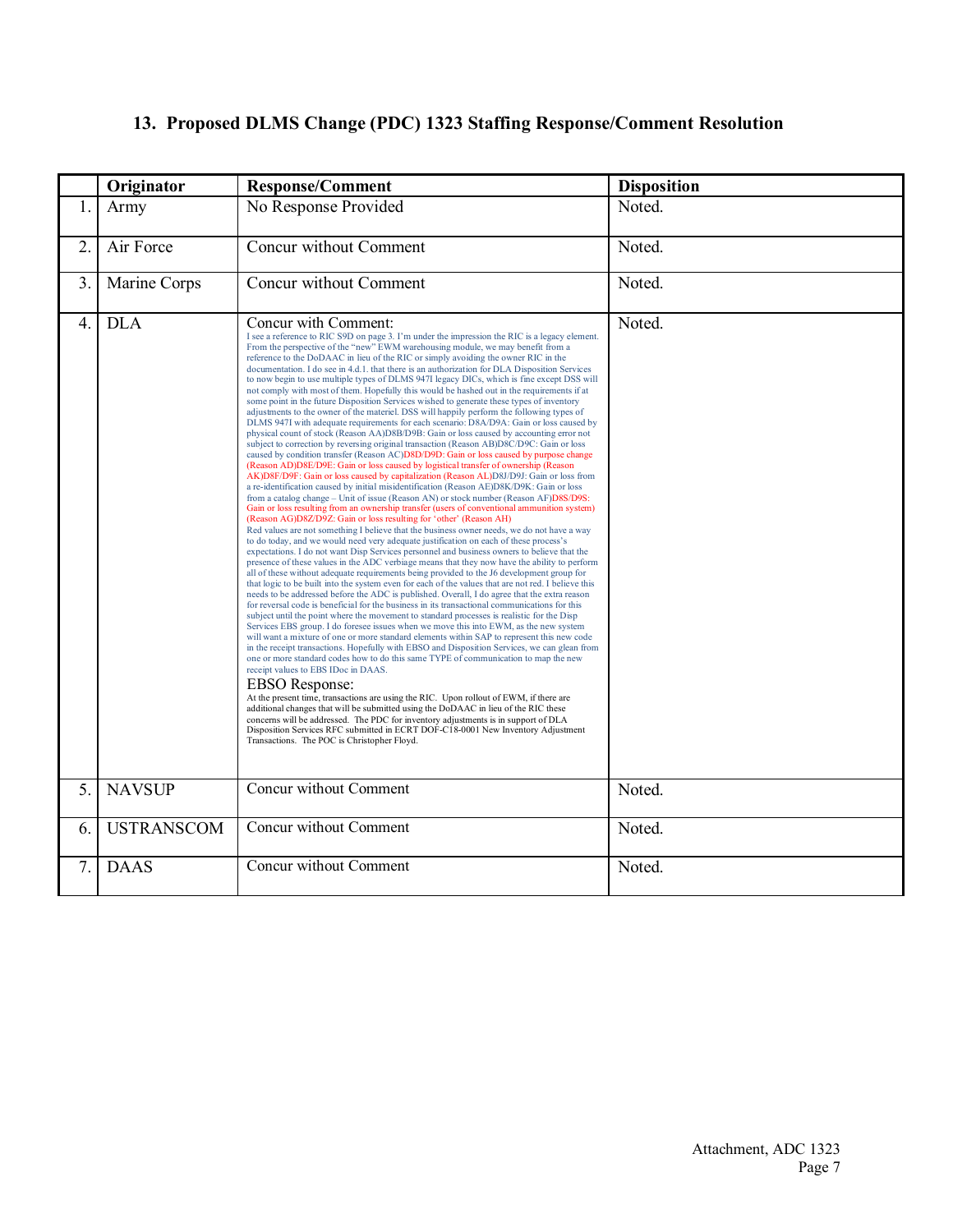#### **Enclosure 1, Defense Logistics Manual (DLM) Revisions**

Changes are identified by *bold red italics* and double strike-through text.

Revise DLM 4000.25, Defense Logistics Management Standards, Volume 2, Chapter 16, as shown. Update paragraph numbering as necessary.

[Preceding text not shown]

*C16.7.4.2.4. Adjustment Reason Codes and DLMS 947I Inventory Adjustment use for DLA Disposition Services. Inventory adjustments take place via DLMS 947I transaction which encompasses increases, decreases, or dual adjustments. This relates to MILSTRAP legacy DICs D8\_ (increase), D9\_ (decrease), or dual adjustment represented as DAC/DAD/DAS respectively. Inventory adjustments are further broken down by the DLMS 947I detail segment (2/W1901/0200) Quantity or Status Adjustment Reason Code. The quantity or status adjustment reason codes correlate to the 3rd position of the MILSTRAP legacy DICs D8\_/D9\_ or DAC/DAS as identified in Table C7.T1 in DLM 4000.25, Volume 2, Chapter 7. DLA Disposition Services will follow the Status Adjustment Reason codes and explanation identified under C7.T1, which have corresponding Legacy DICs associated for clarity until sunset of the legacy accountable property system of record.*

[Intervening text not shown]

*C16.7.7.4 Reversal of Incorrect Receipt Transactions for DLA Disposition Services. Receiving activities may use the DLMS 527R Receipt transaction (Legacy DIC D4\_/D6\_) to reverse incorrect receipt transactions. The Receipt reversal transaction will use reason for reversal codes identified in DLM 4000.25 Volume 2, Appendix 7.32, Reason for Reversal Code. For receipt reversals using Reason for Reversal Code D to identify SDR After Receipt, DLA Disposition Services Field Sites will first trigger the SDR using SDR Action Code 3C, followed by e SDR with Action Code of 3B. This will allow the discrepant materiel to remain in location and on record at the Disposition Services Field Office until the discrepant materiel has been picked up by the originating generating customer. .The receipt reversal transaction will be the last step to the process. See C16.8.1 and C16.8.1.2 for additional information.*

[Preceding text not shown]

C16.8.1. Outgoing SDR. During the receiving process, if the DLA Disposition Services Field Office identifies a supply discrepancy, an SDR will be generated from the field office system *using DLMS 842A/W transaction to the generating customer using Discrepancy Report* Document Type Code D in conjunction with the appropriate SDR Disposition Services *sub t*ype code to distinguish the source of discrepant shipment (generating activity turn-In = T, DLA Distribution Center = B, and Redistribution between field offices = E, SDR Requested Action Type 3C*. Once the originating generator picks the non-accepted property, DLA Disposition Services will update the original SDR (Disposition Services SDR Sub Type Code T) with SDR Requested Action Code 3B. DLA Disposition Services Field Site will also annotate in the remarks section of the SDR the date the materiel was picked up by the generator. Using the SDR Requested Action Code 3B will close out the original SDR created*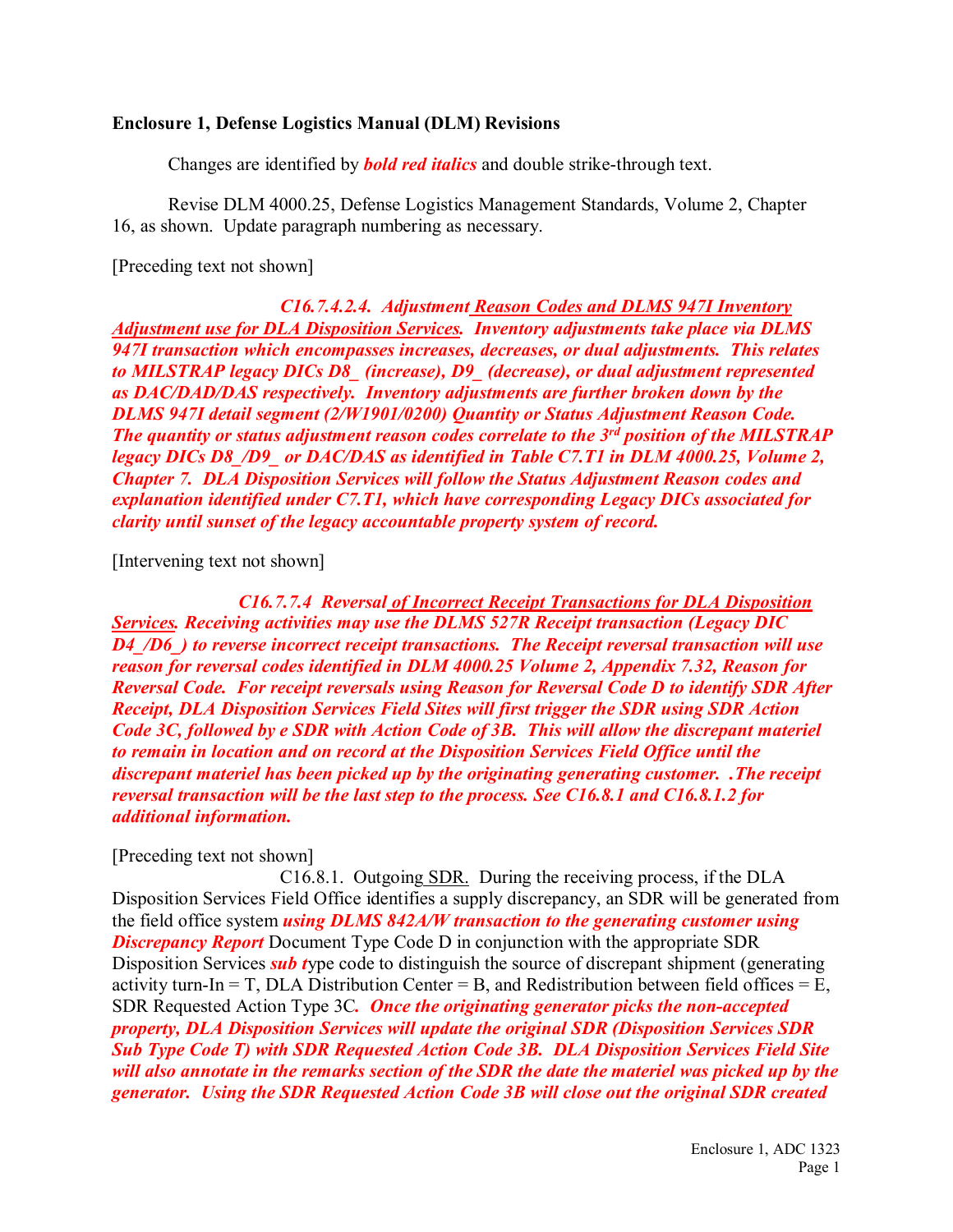*with SDR Requested Action Code 3C. Failure of DLA Disposition Services to send the SDR Action Codes in this order will result in SDRs that remain open, adversely impacting metrics and possibly resulting in an audit* 

#### *(Intervening text not shown)*

C16.8.1.2. Action Codes. The DLA Disposition Services Field Office will indicate the applicable action taken or requested on the SDR. When the generator turns in property that cannot be accepted by the field office, the field office will prepare an SDR using SDR Requested Action Code 3C, indicating *Receiving activity not authorized to accept property (pick-up by original owner required) (Disposition Services use only)*. pick-up of unauthorized or unacceptable property is required. *Once the originator picks the non-accepted property, DLA Disposition Services will update the original (Disposition Services SDR Sub Type Code T) (DLA Disposition Services receipts from generating turn–in), with SDR Requested Action Code 3B (Discrepancy reported for corrective action and trend analysis. No reply required). DLA Disposition Services Field Office will also annotate in the remarks section of the SDR the date the materiel was picked up by the originator. Using the SDR Requested Action Code of 3B will close out the original SDR created with Action Code 3C.*